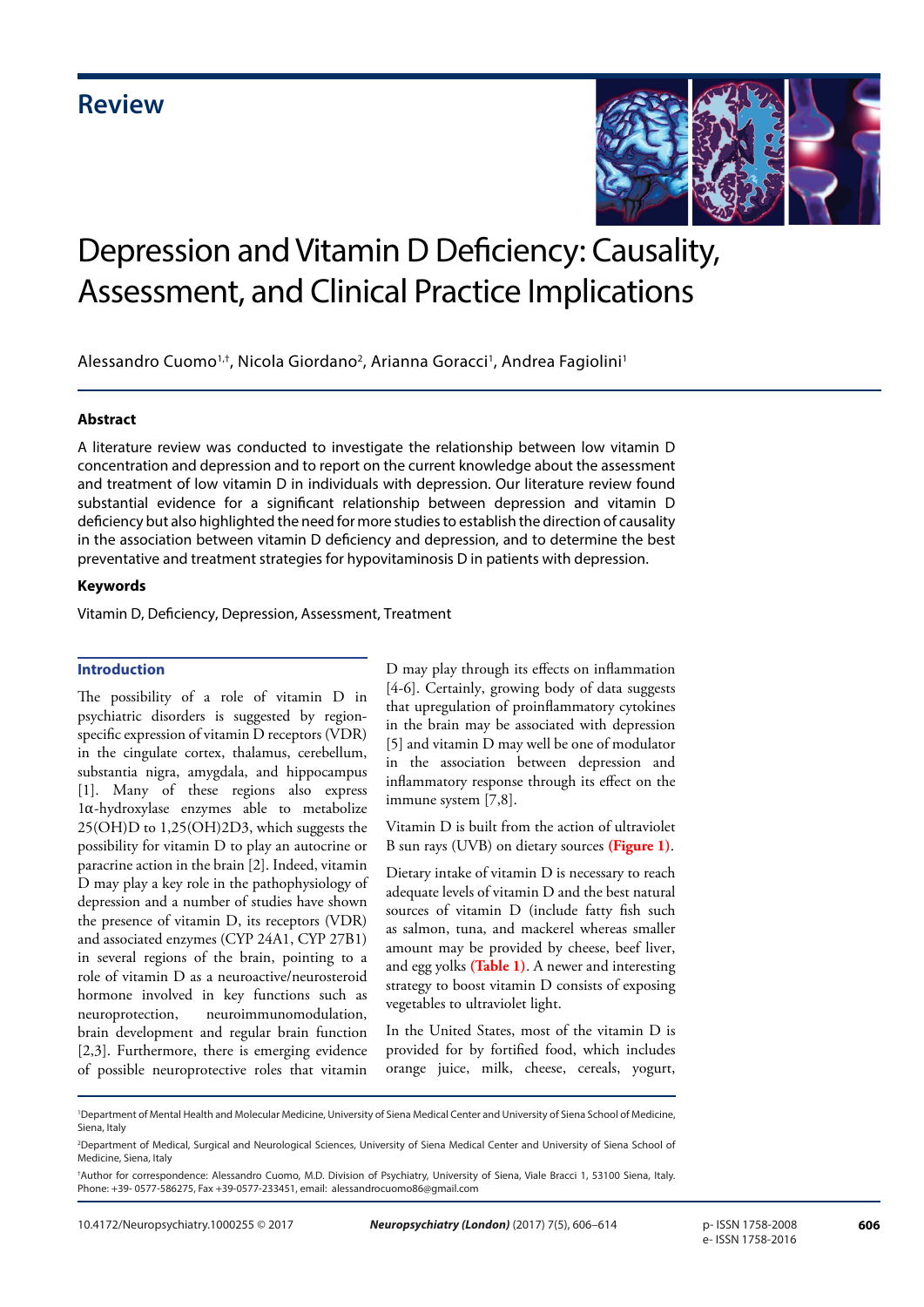### **Review** Alessandro Cuomo



#### **Figure 1:** Vitamin D metabolism.

REPRODUCED BY PERMISSION FROM MACMILLAN PUBLISHERS LTD: [Nat Rev Cancer] Deeb KK, Trump DL, Johnson CS.Vitamin D signalling pathways in cancer: potential for anticancer therapeutics. Nat Rev Cancer. 2007 Sep;7(9):684-700 copyright 2007.

> margarine, and soy beverages. However, the amount of vitamin D varies across different food and brands and different servings are to be consumed for different food and beverages in order to reach the minimum daily requirement of vitamin D [9,10]. Fortified food may either contain vitamin D2 or vitamin D3, which has shown greater efficacy in increasing blood 25-hydroxyvitamin D (25[OH]D) concentration compared to vitamin D2 [11].

> The best strategy to evaluate vitamin D status is by a 25-hyroxyvitamin D (25-OH D) blood level, drawn after a 3-month period of a stable regimen of vitamin D intake [12-15]. Serum 25(OH)D is considered the standard measure for vitamin D status since it is the main circulating and most stable form of vitamin D. Risk factors for vitamin D deficiency include conditions that affect cutaneous production (such as inadequate sunlight exposure, using sunscreen or protective clothing or dark skin pigmentation), as well as aging, obesity, renal or gastrointestinal dysfunctions and the use of certain medications [10,16-18] **(Table 2)**.

It has been estimated that over one billion people have either vitamin D insufficiency or deficiency. Vitamin D deficiency is defined as a condition with by a vitamin D level that is less than 20 nmol/L, whereas vitamin D insufficiency is defined as a vitamin D level of less than 30 nmol/L [10,19,20]. Excessive or even toxic vitamin D levels (hypervitaminosis D) may occur when 25(OH)D levels exceed 100 nmol/L **(Table 3)**.

Adequate vitamin D intake (AI) is considered to be between 200 and 600 IU/day for both genders, from the very first years of age to the age of 50. The required intake rises to 600 IU/day for people between 51-70 years; and to 800 IU/ day for people older than 70 years [9]. A recent recommendation from the American Academy of Pediatrics increased the suggested daily intake of vitamin D for infants, children, and adolescents to 400 IU/day [21]. Values of dietary reference intakes according to Institute of Medicine, Food and Nutrition Board are reported in **Table 4**.

Although several studies have pointed to a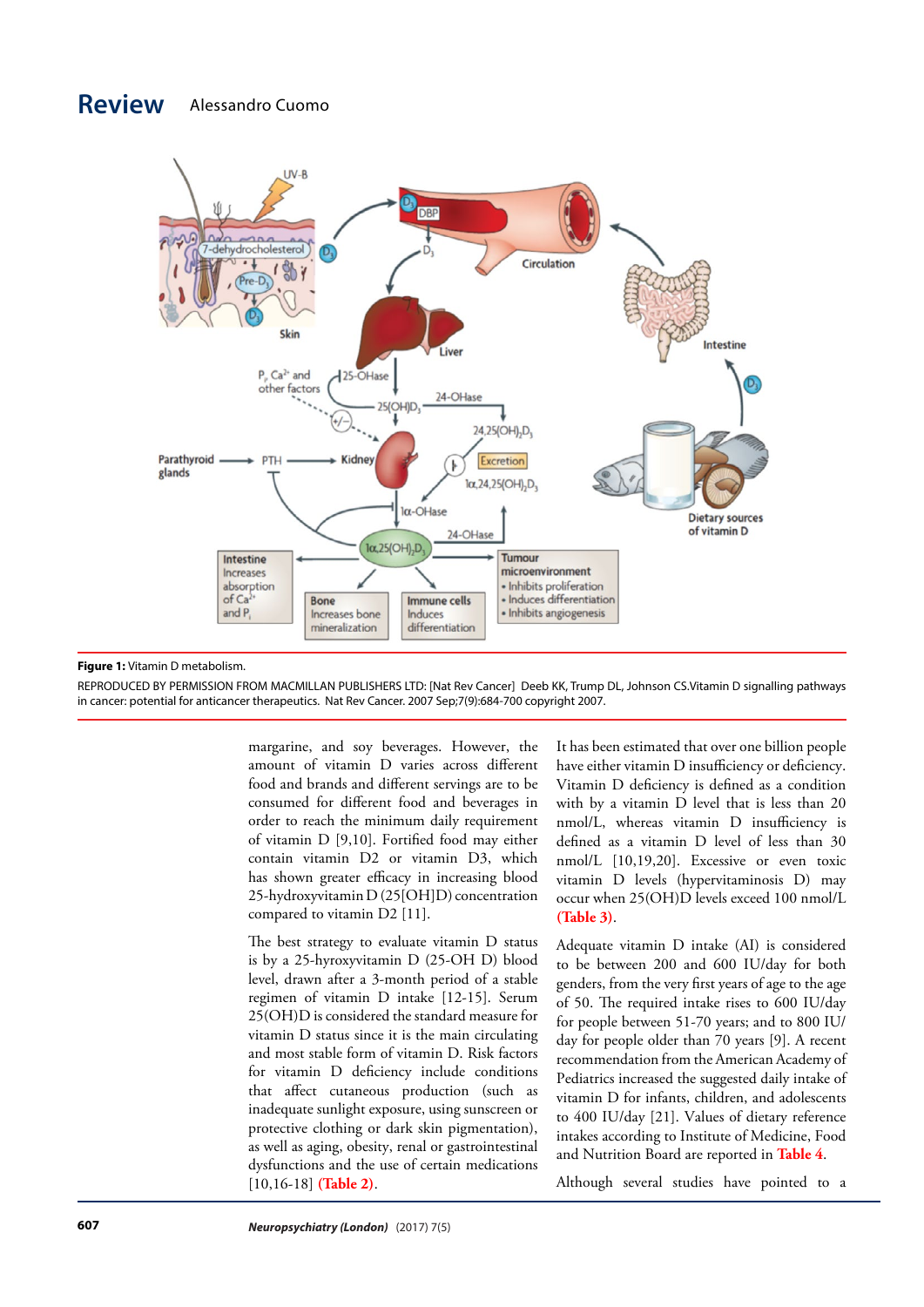| Table 1: Selected Food Sources of Vitamin D.                                                                                                 |                  |              |  |  |  |  |  |
|----------------------------------------------------------------------------------------------------------------------------------------------|------------------|--------------|--|--|--|--|--|
| <b>lFood</b>                                                                                                                                 | IUs per serving* | Percent DV** |  |  |  |  |  |
| Cheese, Swiss, 1 ounce                                                                                                                       | 6                |              |  |  |  |  |  |
| Ready to eat cereal, fortified with 10% of the DV for vitamin D, 0.75 1 cup (more heavily fortified cereals might<br>provide more of the DV) | 40               | 10           |  |  |  |  |  |
| Egg, 1 large (vitamin D is found in yolk)                                                                                                    | 41               | 10           |  |  |  |  |  |
| Liver, beef, cooked, 3 ounces                                                                                                                | 42               | 11           |  |  |  |  |  |
| Sardines, canned in oil, drained, 2 sardines                                                                                                 | 46               | 12           |  |  |  |  |  |
| Margarine, fortified, 1 tablespoon                                                                                                           | 60               | 15           |  |  |  |  |  |
| Yogurt, fortified with 20% of the DV for vitamin D, 6 ounces (more heavily fortified yogurts provide more of the DV) 80                      |                  | 20           |  |  |  |  |  |
| Milk, nonfat, reduced fat, and whole, vitamin D-fortified, 1 cup                                                                             | 115-124          | 29-31        |  |  |  |  |  |
| Orange juice fortified with vitamin D, 1 cup (check product labels, as amount of added vitamin D varies)                                     | 137              | 34           |  |  |  |  |  |
| Tuna fish, canned in water, drained, 3 ounces                                                                                                | 154              | 39           |  |  |  |  |  |
| Salmon (sockeye), cooked, 3 ounces                                                                                                           | 447              | 112          |  |  |  |  |  |
| Swordfish, cooked, 3 ounces                                                                                                                  | 566              | 142          |  |  |  |  |  |
| Cod liver oil, 1 tablespoon                                                                                                                  | 1,360            | 340          |  |  |  |  |  |

\*IUs = International Units. \*\*DV = Daily Value. The DV for vitamin D is currently set at 400 IU for adults and children age 4 and older. Foods providing 20% or more of the DV are considered to be high sources of a nutrient

*Modified From: Institute of Medicine, Food and Nutrition Board. Dietary Reference Intakes for Calcium and Vitamin D. Washington, DC: National Academy Press, 2010.* Accessed at https://ods.od.nih.gov/factsheets/VitaminD-HealthProfessional/ on March 18, 2017

#### **Table 2: Risk factors associated with vitamin D deficiency.**

Age (>65)

Insufficient sunlight

DARK SKIN

Breastfeeding

Renal disease

Hepatobiliary disease

Use of medications that alter vitamin D metabolism (eg, anticonvulsants, glucocorticoids)

OBESITY (BMI >30 KG/M<sup>2</sup>

Malabsorption disease

*Modified From: Institute of Medicine, Food and Nutrition Board. Dietary Reference Intakes for Calcium and Vitamin D. Washington, DC: National Academy Press, 2010.* Accessed at https://ods.od.nih.gov/factsheets/VitaminD-HealthProfessional/ on March 18, 2017

| Table 3: Serum 25-Hydroxyvitamin D [25(OH)D] Concentrations and Health*.                                                  |              |                                                                                                             |  |  |  |
|---------------------------------------------------------------------------------------------------------------------------|--------------|-------------------------------------------------------------------------------------------------------------|--|--|--|
| $lmol/L**$                                                                                                                | $nq/mL^*$    | <b>Health status</b>                                                                                        |  |  |  |
| >125                                                                                                                      | >50          | Emerging evidence links potential adverse effects to such high levels, particularly >150 nmol/L (>60 ng/mL) |  |  |  |
| l≥50                                                                                                                      | $\geq$ 20    | Generally considered adequate for bone and overall health in healthy individuals                            |  |  |  |
| $30$ to $< 50$                                                                                                            | 12 to $<$ 20 | Generally considered inadequate for bone and overall health in healthy individuals                          |  |  |  |
| <sub>30</sub>                                                                                                             | < 12         | Associated with vitamin D deficiency, leading to rickets in infants and children and osteomalacia in adults |  |  |  |
| * Serum concentrations of 25(OH)D are reported in both nanomoles per liter (nmol/L) and nanograms per milliliter (ng/mL). |              |                                                                                                             |  |  |  |
| $nmol/L = 0.4$ ng/mL                                                                                                      |              |                                                                                                             |  |  |  |

Modified From: Institute of Medicine, Food and Nutrition Board. Dietary Reference Intakes for Calcium and Vitamin D. Washington, DC: National Academy Press, 2010.

Accessed at https://ods.od.nih.gov/factsheets/VitaminD-HealthProfessional/ on March 18, 2017

relatively strong relationship between depression and vitamin D deficiency, several aspects remain unclear and controversial. To this end, we decided to conduct a narrative review on the relationship between low levels of vitamin D and depression and on the best preventative and treatment strategies for hypovitaminosis D in patients with depression.

#### **Methods**

We conducted a narrative review of all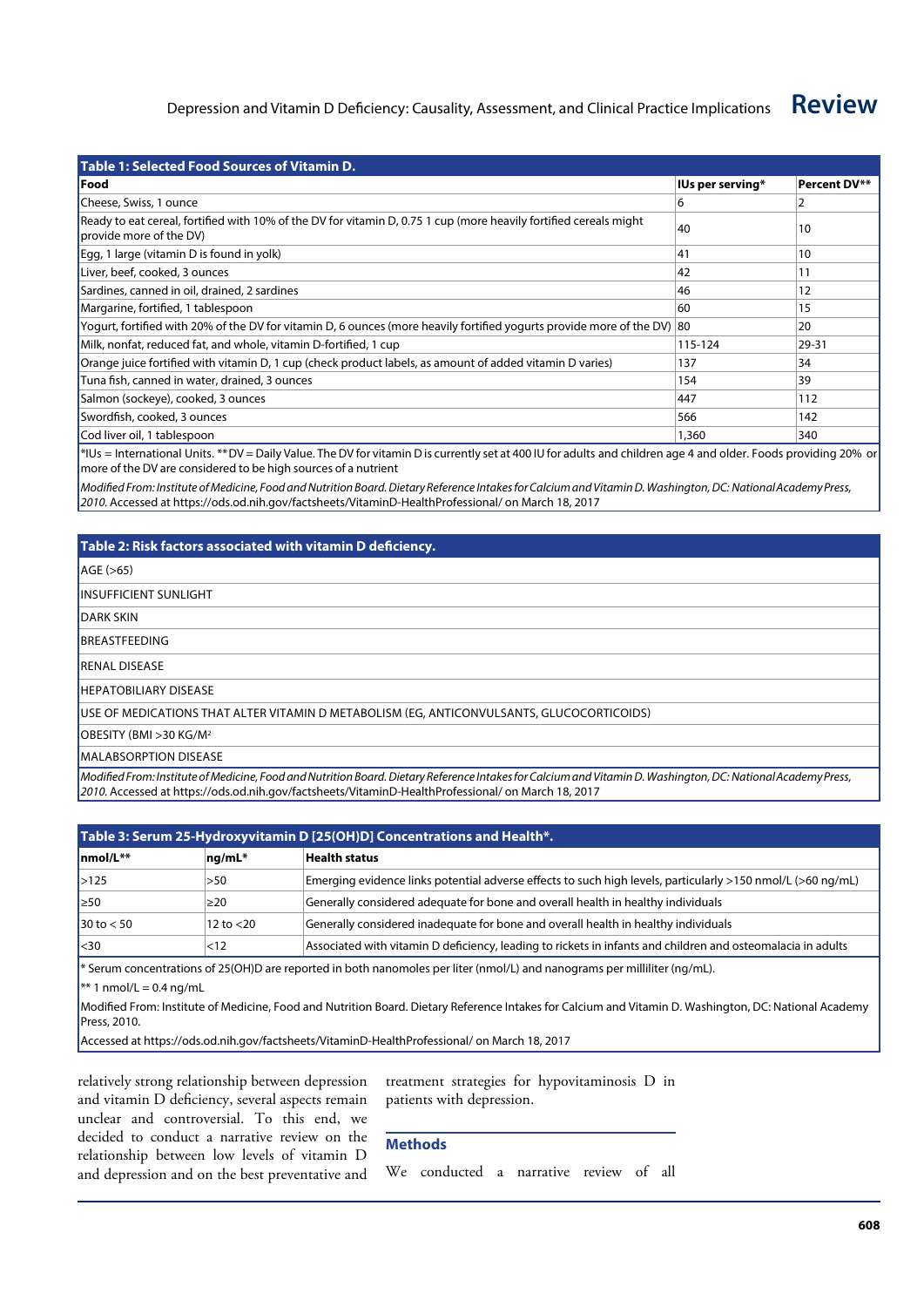| Table 4: Recommended Dietary Allowances (RDAs) for Vitamin D per day.                                                                                 |                 |                 |                 |                 |  |  |  |
|-------------------------------------------------------------------------------------------------------------------------------------------------------|-----------------|-----------------|-----------------|-----------------|--|--|--|
| Age                                                                                                                                                   | Male            | <b>Female</b>   | Pregnancy       | Lactation       |  |  |  |
| >70 years                                                                                                                                             | 800 IU (20 mcg) | 800 IU (20 mcg) |                 |                 |  |  |  |
| 51-70 years                                                                                                                                           | 600 IU (15 mcg) | 600 IU (15 mcg) |                 |                 |  |  |  |
| 19-50 years                                                                                                                                           | 600 IU (15 mcg) | 600 IU (15 mcg) | 600 IU (15 mcg) | 600 IU (15 mcg) |  |  |  |
| 14-18 years                                                                                                                                           | 600 IU (15 mcg) | 600 IU (15 mcg) | 600 IU (15 mcg) | 600 IU (15 mcg) |  |  |  |
| 1-13 years                                                                                                                                            | 600 IU (15 mcg) | 600 IU (15 mcg) |                 |                 |  |  |  |
| $0-12$ months*                                                                                                                                        | 400 IU (20 mcg) | 400 IU (20 mcg) |                 |                 |  |  |  |
| Modified From: Institute of Medicine, Food and Nutrition Board. Dietary Reference Intakes for Calcium and Vitamin D. Washington, DC: National Academy |                 |                 |                 |                 |  |  |  |

*Press, 2010.* Accessed at on March 18, 2017 at https://ods.od.nih.gov/factsheets/VitaminD-HealthProfessional/

publications related to Vitamin D and psychiatric disorders [Keywords: "vitamin D", "Deficiency", "Depression", "Assessment", "Treatment" (and their synonyms)]. The following search databases were queried: PubMed; Medline, Cochrane Library (up to 2017). Additional publications worthy of interest were extracted from the bibliography of each study primarily consulted.

#### **Results**

#### **Vitamin D and Depression**

The Third National Health and Nutrition Examination Survey [22], which enrolled a sample of 7,970 non-institutionalized U.S. residents age 15 to 39, confirmed that people with serum vitamin D ≤50 nmol/L are at a significantly higher risk of showing depression than individuals whose serum levels of vitamin D are greater or equal to 75 nmol/L. For instance, a study of 1,282 adults age 65 to 95 in the Netherlands [23] found that depressed subjects showed 25(OH)D levels that were 14% lower than controls. Also, a relationship was found between severity of depression and low 25 (OH)D serum levels, which remained significant after adjusting for age, gender, smoking status, body mass index, and number of comorbid chronic illnesses. Reduced 25-hydroxyvitamin D and elevated parathyroid hormone (PTH) serum levels have been associated with depressive symptoms in various clinical settings. Of interest, an inverse relationship between 25(OH)D serum levels and depression, has been shown even after having accounted and controlled for several lifestyle and health factors among communitydwelling European men [24].

The relationship between depression and vitamin D deficiency has also been investigated in the older population and/or in subjects with medical comorbidities [25,26]. Several studies showed a significant relationship between vitamin D deficiency and late-life depression in northern latitudes [27]. In further assessment of an older population-based cohort living at northern latitudes [28], a moderate inverse relationship between vitamin D serum level and depressive symptoms was observed among both genders. Furthermore, older men with low vitamin D levels (<30 nmol/l) were twice as likely to be depressed at the time of the assessment compared with similarly aged men whose vitamin D blood levels were adequate (≥50 nmol/l), even after controlling for factors such as hypertension and diabetes, which may contribute to depression as well. Interestingly, no significant relationship was found between vitamin D levels and current depression among women. Finally, high vitamin D serum levels were found to be protective against the development of poststroke Depression [PSD] [29]. Conversely, a relationship was found between low vitamin D serum level and the development of PSD, as well as an association was found between Vitamin D levels at hospital intake and PTS development at 1-month post-stroke.

A recent large cohort study showed an association between low vitamin D levels and both presence and severity of depression, this suggesting the possibility that hypovitaminosis D indicates an underlying biological susceptibility for depression [30].

A cross-sectional study [31] involving 80 elderly subjects (40 individuals with mild Alzheimer's and 40 without Alzheimer's or other types of dementio), all aged between 60 and 92 years, showed that 58% of the entire sample had abnormally low vitamin D levels. In addition, a relationship between vitamin D deficiency and the presence of a current mood disorder, as assessed by the depressive symptoms inventory, was found. In another study, 69% of 75 individuals with fibromyalgia were diagnosed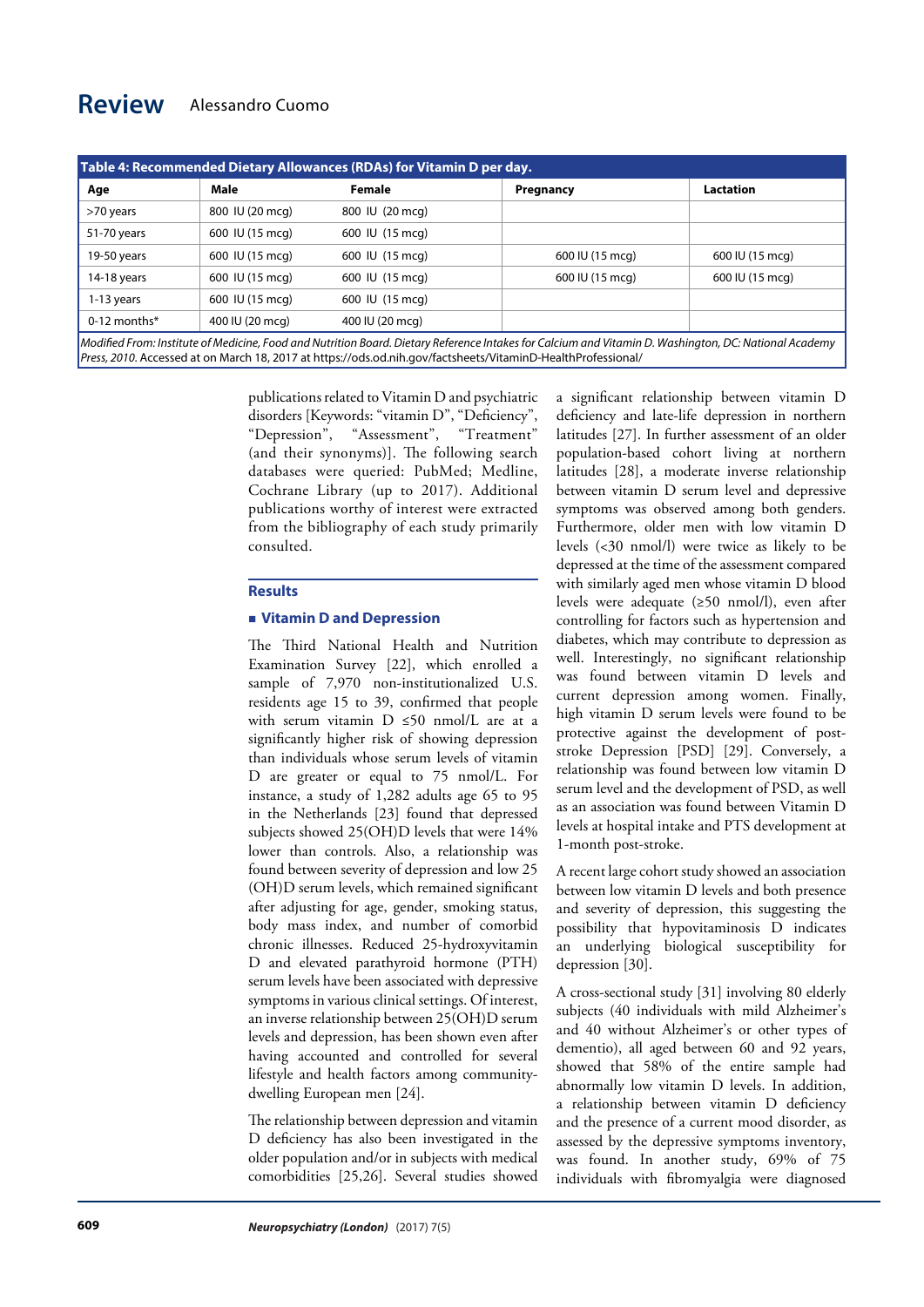with deficient or insufficient serum levels of vitamin D. Depression was higher (using the Hospital and Anxiety Depression Scale [HADS] [32] Median = 31) for those individuals with vitamin D deficiency than for those with insufficient (HADS = 22.5) or normal (HADS = 23.5) levels of vitamin D [33]. Similar results were found in a group pf subjects with secondary hyperparathyroidism (n = 21), in whom lower serum vitamin D levels were significantly related to higher scores on the Beck Depression Inventory [BDI] [34] as compared to a control group [35].

A negative correlation between Vitamin D3 serum levels and clinically significant depressive symptoms detected across five weekly assessments was found in a group of young adult healthy women [36]. These findings indicated that black young women were more likely to show vitamin D insufficiency and more likely to be depressed than other women, this being in line with the results of prior research [19,37,38]. Robinson, *et al.* [39] reported on the relationship between vitamin D levels during pregnancy and the development of post-partum depression [PPD]. Interestingly, low serum vitamin D levels during pregnancy resulted to be a risk factor for the development of postpartum depression symptoms.

Similar results were found by Murphy, *et al.* [40] who evaluated the relationship between vitamin D levels and depressive symptoms in a sample of 97 women, who were assessed on a monthly basis, for the first seven months of the postpartum period. In this study, women with lower vitamin D levels consistently showed higher rates of depression as compared to women with higher vitamin D levels. Two additional studies pointed to a negative and significant correlation between vitamin D serum levels in the first trimester of gestation and the presence of depressive symptoms in the second trimester [41,42]. Moreover, the relationship between vitamin D levels in the second pregnancy trimester and postpartum depression during the first six months after pregnancy was investigated [43]. This study showed that lower maternal levels of 25-hydroxy-vitamin D3 in the second trimester of pregnancy were correlated with higher degree depressive symptoms at one week, six weeks, and six months of the postpartum period.

Seasonal changes in the levels of vitamin D suggest the possibility that supplementation may help patients who have seasonal mood disorders. In a randomized, double-blind study [44], 44 healthy individuals received vitamin D3, at a dose of 400 IU/d, or vitamin D3 at the dose of 800 IU/d, or no vitamin D3 for five days during late winter. Based on selfreports, vitamin D3 significantly enhanced positive affect, and there was some evidence it reduced negative affect. In a pilot study [45] of 9 women with vitamin D serum levels lower than 40 ng/ml, a supplementation during winter with vitamin D was associated with an average 10-point improvement in the scores of Beck Depression Inventory-II [46] . In a prospective RCT of 15 individuals with the seasonal affective disorder, all patients who received vitamin D supplementation improved in all outcome measures [47]. Vieth [48] randomized 82 adults with vitamin D deficiency to 600 IU/d or 4,000 IU/d of vitamin D3 for a period of three months, over two consecutive winters. Patients that received the higher dose showed some evidence of improved well-being compared to those that were assigned to the lower dose, although results did not reach statistical significance for all comparisons. Consistently with previous research, Berk, *et al.* [49] found that vitamin D deficiency may be associated to depression and other mental disorders and suggested a possible role of vitamin D as a treatment of depression, in augmentation to antidepressant agents. Another recent report [50] examined several studies on vitamin D and mood disorders in women and concluded that vitamin D may be an important contributor to mental and physical well-being in women.

A study in children suggested that the association between 25(OH)D3 serum levels and depression may well apply to children too [51]. In a case series [52] involving 48 adolescents with depression and vitamin D-deficiency subjects were given vitamin D3 over 3 months and a significant improvement in depressive symptoms, irritability, fatigue and well-being was observed.

Although most studies confirm the hypothesis that low vitamin D concentration is associated with depression, there has been research that has failed to show such a relationship. For instance, a large epidemiologic study in China [53] did not identify a relationship between vitamin D and depression in 3,262 men and women age 50 to 70.

Also, there is not a complete agreement concerning the potential use of vitamin D as a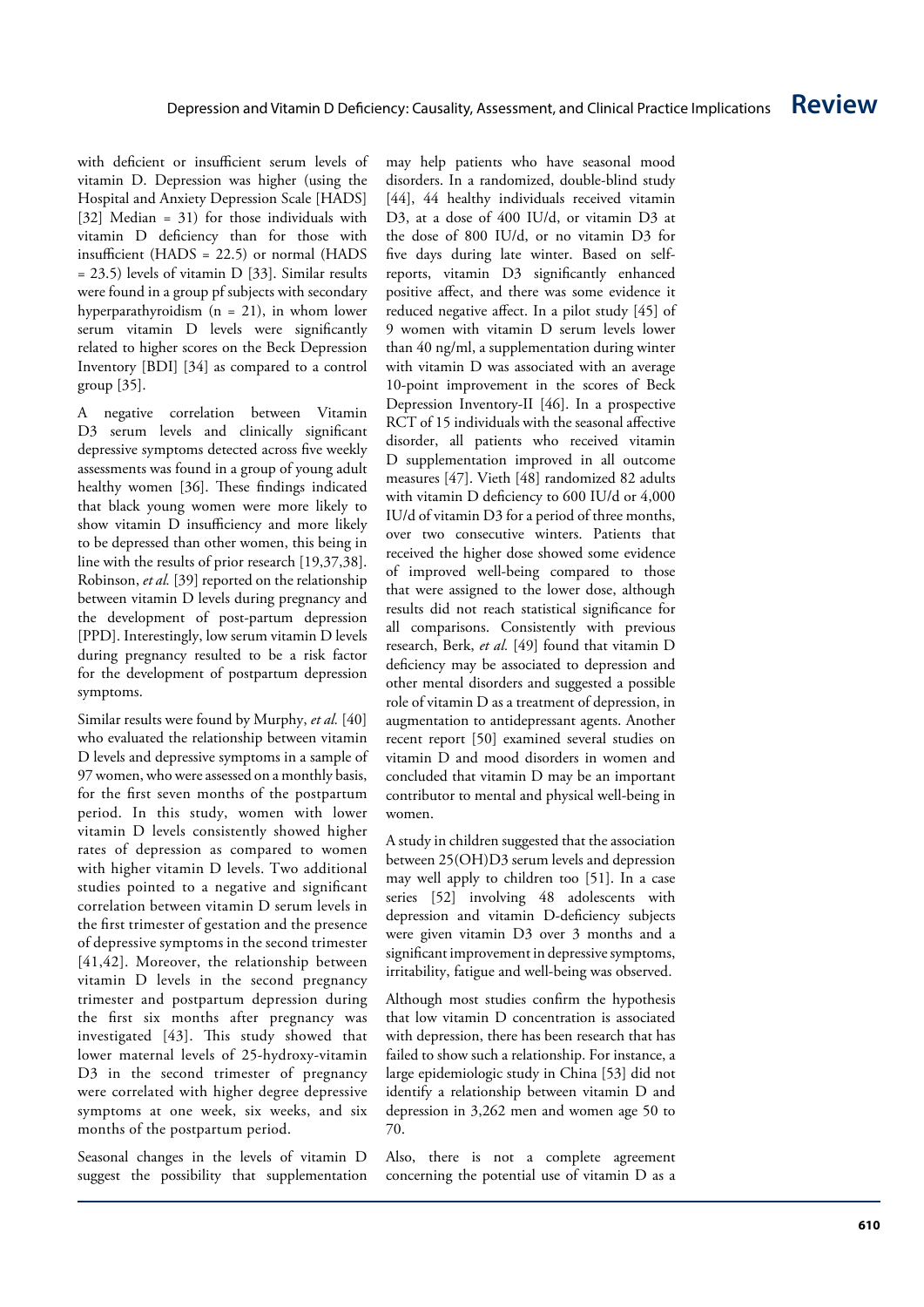supplement for depression. For instance, two trials did not report a significant improvement in seasonal affective disorder (SAD) symptoms after vitamin D treatment [54,55] . Similarly a systematic review [56] concluded that there is insufficient data to support the effectiveness of Vitamin D to treat depressive symptoms in patients without vitamin D deficiency. In another review [57], low vitamin D levels were correlated with depressive symptoms but the impact on depression of adding vitamin D supplements was deemed as uncertain.

Kjærgaard, *et al.* [58] systematically analyzed vitamin D levels in a case-control study supported by a vitamin D supplementation randomized controlled trial (RCT). In the casecontrol phase, subjects with low baseline 25(OH) D concentrations resulted to be significantly more depressed than subjects with high 25(OH) D levels. Individuals with low 25(OH)D levels were randomized to receiving either vitamin D3 supplementation of 40,000 IU per week or placebo, for a total of 6 months. Although low levels of vitamin D resulted significantly correlated with depressive symptoms, vitamin D supplementation failed to show a meaningful effect on depressive symptoms. This implies the possibility that vitamin D deficiency may be the effect of depression rather than being the cause of depression. In a double-blind, controlled trial, Jorde, *et al.* [59] randomized 441 individuals age 21 to 70 to vitamin D 20,000 IU, vitamin D 40,000 IU per week; or placebo for 1 year. The study results showed that individuals with 25(OH)D serum levels lower than 40 nmol/L scored significantly higher on depression rating scales than those with 25(OH)D serum levels ≥40 nmol/L. No significant change in depression ratings was observed in the placebo group. These results must be interpreted with caution because depressive symptoms were secondary endpoints in this study.

Overall, the results of our literature search highlights the need for more prospective randomized controlled trials of vitamin D for the prevention and/or treatment of depression, as well as the need to better define the relationship of causality between depression and vitamin D deficiency.

#### **Assessment, Treatment and Practice Implications**

The total 25-hydroxyvitamin D (25-OH-VitD) level (i.e., the sum of the amount of 25-OHvitamin D2 and 25-OH-vitamin D3) is the appropriate indicator of vitamin D body stores. The National Institutes of health (NIH) [60] Office of Dietary Supplements (ODS) recently (November 2010) established a worldwide collaborative effort to standardize the laboratory measurement of vitamin D status, which was called Vitamin D Standardization Program (VDSP). The VDSP goal is to promote the detection, evaluation, and treatment of vitamin D deficiency and insufficiency through an improvement in the standardized laboratory measurement of total 25-hydroxyvitamin D [25(OH)D] serum levels. Specific recommendation to make it accurate and equivalent over time, location, and laboratory procedure were provided.

Albeit there is no universal consensus about a treatment cut-point, investigations suggest 25 to 35 nmol/L as the minimum concentration of 25-OH-VitD required to avoid the adverse effects of deficiency [61-63]. Findings of our review indicate that low 25(OH)D serum levels may be associated to mood disorders, pointing out the possibility of common biologic mechanisms underpinning the two conditions. Once the association of vitamin D deficiency and mood disorders is clearly confirmed and the direction of causality has been studied, the possibility of primary prevention should be considered. However, as of today there is not enough research evidence to recommend a change in clinical practice recommendations for vitamin D supplementation as a strategy to prevent mood disorders. Indeed, more studies are needed to determine whether vitamin D deficiency is one of the risk factors for mood disorders or it is more an effect than a cause of these diseases. Nevertheless, it is well known that vitamin D deficiency is associated to several physical illnesses and hence it seems reasonable to recommend that 25(OH) D serum levels be kept in the normal range [19,20].

Depressive symptoms and reduced physical functioning are prevalent and cause significant individual and societal burden [64]. Efficient, low-cost prevention strategies such as a monitoring and treatment of hypovitaminosis D would be necessary. However, no sufficient data has been accumulated yet to recommend vitamin D supplementation as a specific tool to prevent mood disorders. Of interest, Holick [65] reported that sun exposure (arms and legs for five to ten minutes; two or three times/week) might be beneficial for keep vitamin D levels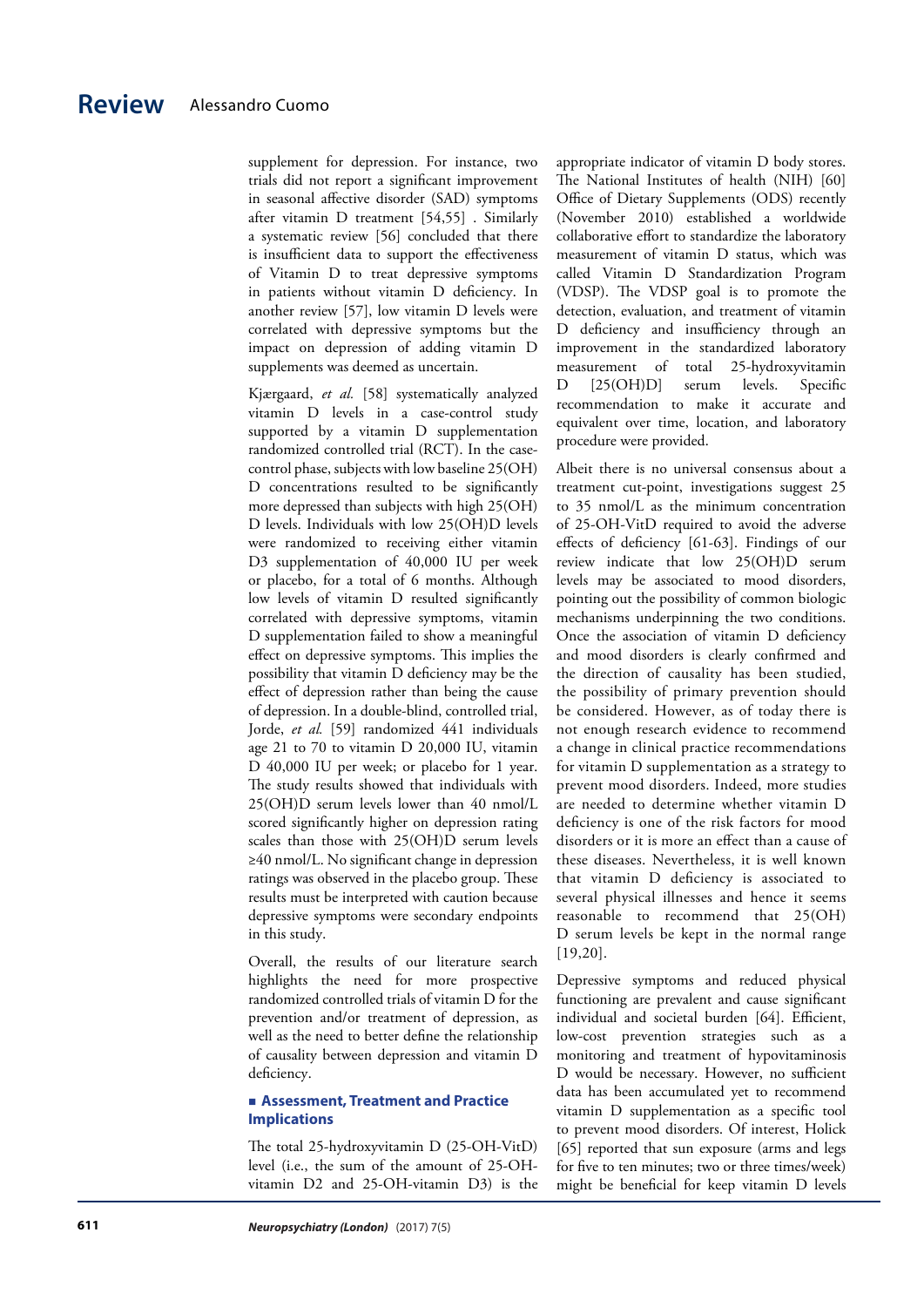within normal limits. Encouraging people to exercise outdoors during daylight hours would bring the benefit of ensuring an adequate level of vitamin D while possibly contributing to mood improvement. However, the benefits of outdoor exercise during the hours that allow exposure to natural sunlight need to be weighed against the risk of skin cancer, which once again highlights how difficult it is to make universal recommendations. For some people, sunshine exposure or diet alone may not be enough to provide adequate amounts of vitamin D. Therefore, any intervention to treat vitamin D deficiency and vitamin D supplementation should be provided under appropriate medical supervision and monitoring. Daytime outdoor physical activity may be considered as a surrogate indicator for sun exposure. Of interest it has been observed that exercise in itself may contribute to the maintenance of vitamin D levels, with mechanisms other than merely by increasing exposure of skin to sunlight [66,67]. Indeed, together with calcium supplement intake, the major modifiable predictors of vitamin D deficiency were body mass index (BMI) greater than 30 kg/m 2 and low physical activity [68], which are both conditions that are frequently observed in patients with depression. Of note, it has been clearly shown that physical activity improves bone mass, reduces calcium elimination and raises the efficiency of its absorption [69], thus resulting in increased calcium serum levels, which translates into vitamin D sparing. Moreover, physical exercise and activity may increase the rate of lipolysis, decreased body weight and body fat stores and hence induce vitamin D mobilization from adipose tissue, thus increasing its blood levels [70-73].

#### **Discussion**

Although the amount of research about the relationship between vitamin D deficiency and depression is growing, several aspects remain unclear. For instance, it is not always clear whether vitamin D deficiency may be the result or the cause of depression. Subjects with depression may be more likely to develop low vitamin D because of lower outdoor activity or reduced nutrients intake. Conversely, the relationship of causality could well be in the opposite way. Indeed, the identification of vitamin D receptors in areas of the brain that have been associated to the development of depression strengthens the plausibility of a relationship between vitamin D

and depression. Also, it remains to be established if adding vitamin D supplements may prevent and/or treat depression in individuals with vitamin D deficiency. Indeed, studies on vitamin D and depression and on the role of vitamin D supplementation have produced mixed results. This may be due to several reasons, including the use of different doses of vitamin D supplements for different lengths of time across different studies, the use of different parameters to define vitamin D deficiency, the use of different psychometric instruments to measure depression and mental health, and the administration of vitamin D at different frequencies (i.e., every day, once a week or once a month). Due to the methodological differences across different studies, it is difficult to establish the exact role of vitamin D in preventing or treating depression.

#### **Conclusions**

Study research shows a relationship between vitamin D deficiency and symptoms of depression. However, it remains unclear if low vitamin D levels are the cause or the effect of depression. Several factors contribute to hamper the studies on the relationship between Vitamin D and depression, including the fact that lack of vitamin D is just one of the many factors that may contribute to depression. Also, the effects of vitamin D on depression may take a long time to work, this asking that any study to evaluate this relationship covers an adequately long period of time. Also, further research is needed to define appropriate protocols for vitamin D testing and supplementation in clinical practice and to establish if, when and how much vitamin D supplementation can improve depression. Clearly, eating food that is rich of vitamin D, taking dietary supplements to improve vitamin D deficiency, and spending time in the sunshine and/ or exercising outdoors may improve mental well-being in patients with depression. Although several issues in the relationship between depression and low levels of vitamin D remain controversial and are in need of further studies, the literature is already providing enough data to recommend screening for and treating vitamin D deficiency in subjects with depression, which is easy, cost-effective and may improve depression outcome.

#### **Financial support**

*None.*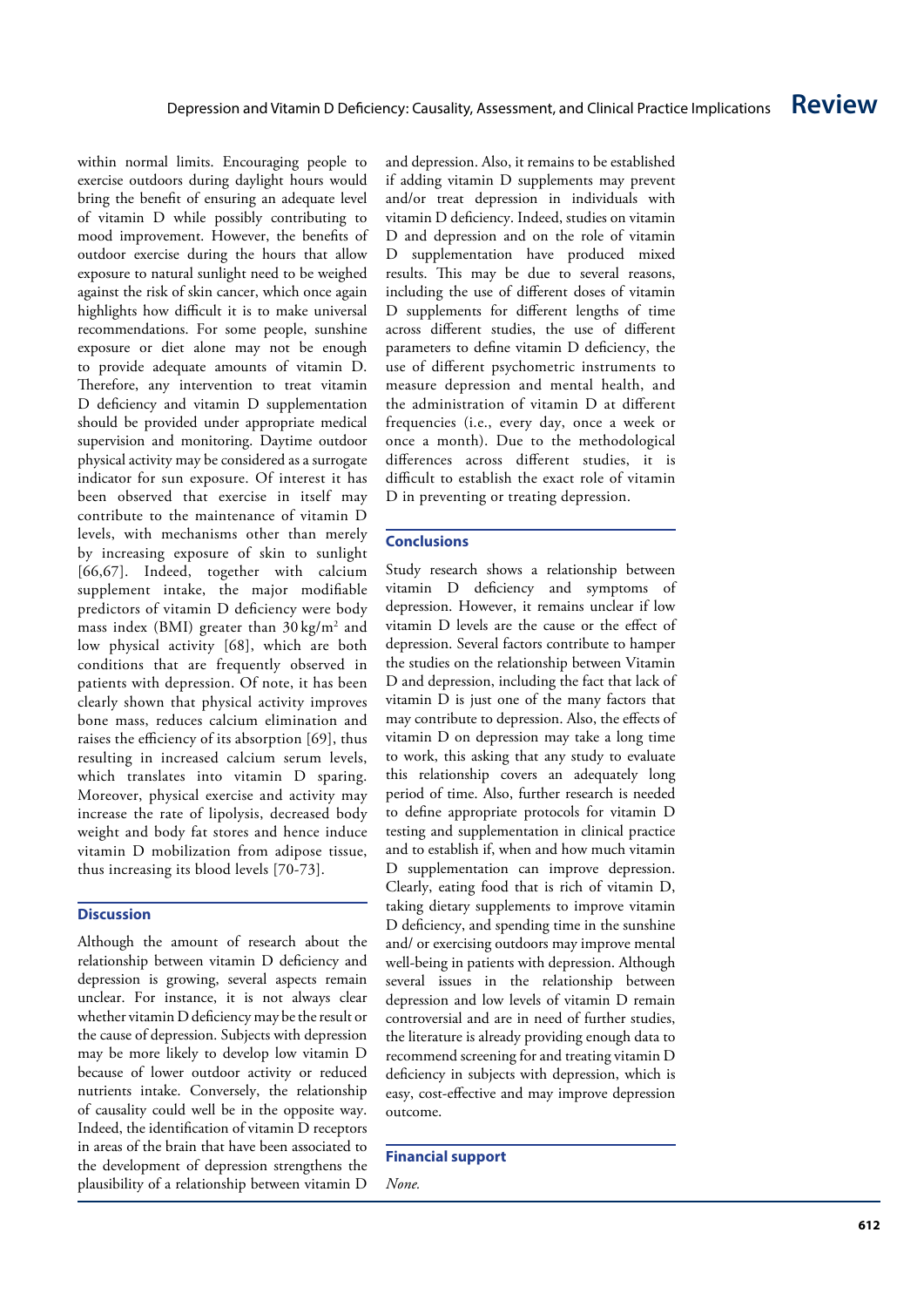# **Review** Alessandro Cuomo

#### **References**

- 1. Prufer K, Veenstra TD, Jirikowski GF, *et al.* Distribution of 1,25-dihydroxyvitamin D3 receptor immunoreactivity in the rat brain and spinal cord. *J. Chem. Neuroanatomy* 16(2), 135-145 (1999).
- 2. Eyles DW, Smith S, Kinobe R, *et al.* Distribution of the vitamin D receptor and 1 alpha-hydroxylase in human brain. *J. Chem. Neuroanatomy* 29(1), 21-30 (2005).
- 3. Kalueff AV, Tuohimaa P. Neurosteroid hormone vitamin D and its utility in clinical nutrition. *Curr. Opin. Clin Nutrit. Metab.Care* 10(1), 12-19 (2007).
- 4. Buell JS, Dawson-Hughes B. Vitamin D and neurocognitive dysfunction: preventing "D"ecline? *Mol. Aspects. Med* 29(6), 415-422 (2008).
- 5. Song C, Wang H. Cytokines mediated inflammation and decreased neurogenesis in animal models of depression. *Prog. Neuropsychopharmacol. Biol. Psychiatry* 35(3), 760-768 (2011).
- 6. Zittermann A, Dembinski J, Stehle P. Low vitamin D status is associated with low cord blood levels of the immunosuppressive cytokine interleukin-10. *Pediatr. Allergy. Immunol* 15(3), 242-246 (2004).
- 7. Mora JR, Iwata M, von Andrian UH. Vitamin effects on the immune system: vitamins A and D take centre stage. *Nat. Rev. Immunol*  8(9), 685-698 (2008).
- 8. van Etten E, Stoffels K, Gysemans C, *et al.* Regulation of vitamin D homeostasis: implications for the immune system. *Nutr. Rev* 66(10 Suppl 2), S125-34 (2008).
- 9. Institute of Medicine Committee to Review Dietary Reference Intakes for Vitamin D, Calcium. The National Academies Collection: Reports funded by National Institutes of Health. In: Ross AC, Taylor CL, Yaktine AL, Del Valle HB, eds. Dietary Reference Intakes for Calcium and Vitamin D. Washington (DC): National Academies Press (US) National Academy of Sciences (2011).
- 10. Holick MF. Vitamin D deficiency. *N. Engl. J. Med* 357(3), 266-281 (2007).
- 11. Armas LA, Hollis BW, Heaney RP. Vitamin D2 is much less effective than vitamin D3 in humans. *J. Clin. Endocrinol. Metab* 89(11), 5387-5391 (2004).
- 12. Holick MF. Chapter 20: Vitamin D. In: Shils ME SM, Ross AC, Caballero B, Cousins RJ, editors. Modern nutrition in health and disease. 10th ed. Baltimore, MD: Lippincott Williams and Wilkins; 376–395 (2006).
- 13. Vieth R. Vitamin D supplementation, 25-hydroxyvitamin D concentrations, and safety. *Am. J. Clin. Nutr* 69(5), 842-856 (1999).
- 14. Vieth R, Chan PC, MacFarlane GD. Efficacy and safety of vitamin D3 intake exceeding

the lowest observed adverse effect level. *Am. J. Clin. Nutr* 73(2), 288-294 (2001).

- 15. Heaney RP, Davies KM, Chen TC, *et al.* Human serum 25-hydroxycholecalciferol response to extended oral dosing with cholecalciferol. *Am. J. Clin. Nutr* 77(1), 204- 210 (2003).
- 16. Tsiaras WG, Weinstock MA. Factors influencing vitamin D status. *Acta. dermato-venereologica* 91(2), 115-124 (2011).
- 17. Holick MF, Chen TC. Vitamin D deficiency: a worldwide problem with health consequences. *Am. J. Clin. Nutr* 87(4), 1080s-6s (2008).
- 18. Holick MF. Vitamin D: importance in the prevention of cancers, type 1 diabetes, heart disease, and osteoporosis. *Am. J. Clin. Nutr* 79(3), 362-371 (2004).
- 19. Hollis BW. Circulating 25-hydroxyvitamin D levels indicative of vitamin D sufficiency: implications for establishing a new effective dietary intake recommendation for vitamin D. *J. Nutr* 135(2), 317-322 (2005).
- 20. Vieth R, Bischoff-Ferrari H, Boucher BJ, *et al.* The urgent need to recommend an intake of vitamin D that is effective. *Am. J. Clin. Nutr* 85(3), 649-650 (2007).
- 21. Wagner CL, Greer FR. Prevention of rickets and vitamin D deficiency in infants, children, and adolescents. *Pediatrics* 122(5), 1142-1152 (2008).
- 22. Ganji V, Milone C, Cody MM, *et al.* Serum vitamin D concentrations are related to depression in young adult US population: the Third National Health and Nutrition Examination Survey. *Int. Arch. Med* 3(1), 29 (2010).
- 23. Hoogendijk WJ, Lips P, Dik MG, *et al.* Depression is associated with decreased 25-hydroxyvitamin D and increased parathyroid hormone levels in older adults. *Arch. Gen. Psychiatry* 65(5), 508-512 (2008).
- 24. Lee DM, Tajar A, O'Neill TW, *et al.* Lower vitamin D levels are associated with depression among community-dwelling European men. *J. psychopharmacol* 25(10), 1320-1328 (2011).
- 25. May HT, Bair TL, Lappe DL, *et al.* Association of vitamin D levels with incident depression among a general cardiovascular population. *Am. Heart. J* 159(6), 1037-1043 (2010).
- 26. Lapid MI, Cha SS, Takahashi PY. Vitamin D and depression in geriatric primary care patients. *Clin. Interv. Aging* 8(1), 509-514 (2013).
- 27. Stewart R, Hirani V. Relationship between vitamin D levels and depressive symptoms in older residents from a national survey population. *Psychosom. Med* 72(7), 608-612 (2010).

28. Imai CM, Halldorsson TI, Eiriksdottir G, *et al.*

Depression and serum 25-hydroxyvitamin D in older adults living at northern latitudes - AGES-Reykjavik Study. *J. Nutr. Sci* 4(1), e37 (2015).

- 29. Han B, Lyu Y, Sun H, *et al.* Low serum levels of vitamin D are associated with post-stroke depression. *Eur. J. Neurol* 22(9), 1269-1274 (2015).
- 30. Milaneschi Y, Hoogendijk W, Lips P, *et al.* The association between low vitamin D and depressive disorders. *Mol. Psychiatry* 19(4), 444-451 (2014).
- 31. Wilkins CH, Sheline YI, Roe CM, *et al.* Vitamin D deficiency is associated with low mood and worse cognitive performance in older adults. *Am. J. Geriatr. Psychiatry* 14(12), 1032-1040 (2006).
- 32. Zigmond AS, Snaith RP. The hospital anxiety and depression scale. *Acta. Psychiatr. Scand* 67(6), 361-370 (1983).
- 33. Armstrong DJ, Meenagh GK, Bickle I, *et al.* Vitamin D deficiency is associated with anxiety and depression in fibromyalgia. *Clin. Rheumatol* 26(4), 551-554 (2007).
- 34. Beck AT, Ward CH, Mendelson M, *et al.* An inventory for measuring depression. *Arch. Gen. Psychiatry* 4(1), 561-571 (1961).
- 35.Jorde R, Waterloo K, Saleh F, *et al.* Neuropsychological function in relation to serum parathyroid hormone and serum 25-hydroxyvitamin D levels. The Tromso study. *J. Neurol* 253(4), 464-470 (2006).
- 36. Kerr DC, Zava DT, Piper WT, *et al.* Associations between vitamin D levels and depressive symptoms in healthy young adult women. *Psychiatry. Res* 227(1), 46-51 (2015).
- 37. Eisenberg D, Hunt J, Speer N. Mental health in American colleges and universities: variation across student subgroups and across campuses. *J. Nerv. Ment. Dis* 201(1), 60-67 (2013).
- 38. Norman AW. Sunlight, season, skin pigmentation, vitamin D, and 25-hydroxyvitamin D: integral components of the vitamin D endocrine system. *Am. J. Clin. Nutr* 67(6), 1108-1110 (1998).
- 39. Robinson M, Whitehouse AJ, Newnham JP, *et al.* Low maternal serum vitamin D during pregnancy and the risk for postpartum depression symptoms. *Arch. Womens. Ment. Health* 17(3), 213-219 (2014).
- 40. Murphy PK, Mueller M, Hulsey TC, *et al.* An exploratory study of postpartum depression and vitamin d. *J. Am. Psychiatr. Nurses. Assoc* 16(3), 170-177 (2010).
- 41. Cassidy-Bushrow AE, Peters RM, Johnson DA, *et al.* Vitamin D nutritional status and antenatal depressive symptoms in African American women. *J. Womens. Health. (Larchmt)* 21(11), 1189-1195 (2012).
- 42. Brandenbarg J, Vrijkotte TG, Goedhart G,